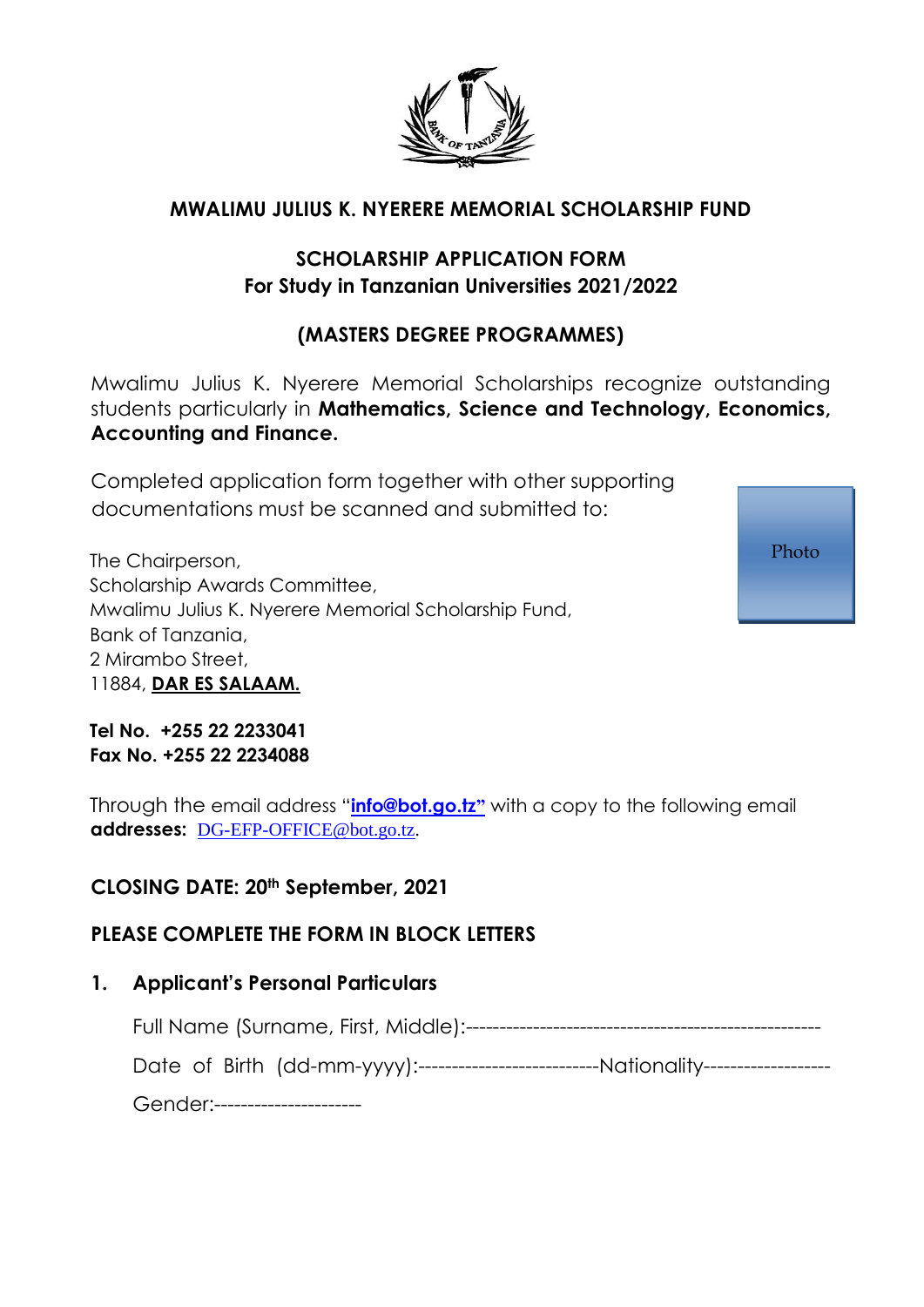#### 2. Contact Details

| <b>Postal Address:</b> |  |
|------------------------|--|
|                        |  |
| E-mail:                |  |
| Phone:                 |  |

### 3. Details of Proposed Studies to be Undertaken

Name of the Programme for the Scholarship:

| Name and Address of University: -- |  |  |  |  |
|------------------------------------|--|--|--|--|
| Duration of the Programme:         |  |  |  |  |
| Programme Commencement:            |  |  |  |  |

### 4. University/College Attendance Since Leaving School

| <b>University/College</b> | <b>Dates Attended</b>           | <b>Grade Obtained</b>   |
|---------------------------|---------------------------------|-------------------------|
|                           | - To<br><b>From</b>             |                         |
|                           |                                 | --------------------    |
|                           |                                 |                         |
|                           | -----------------               |                         |
| ---------------------     | ------------------------------- | ----------------------- |

5. Have you applied for any other scholarship for the proposed programme of study? If yes, please give details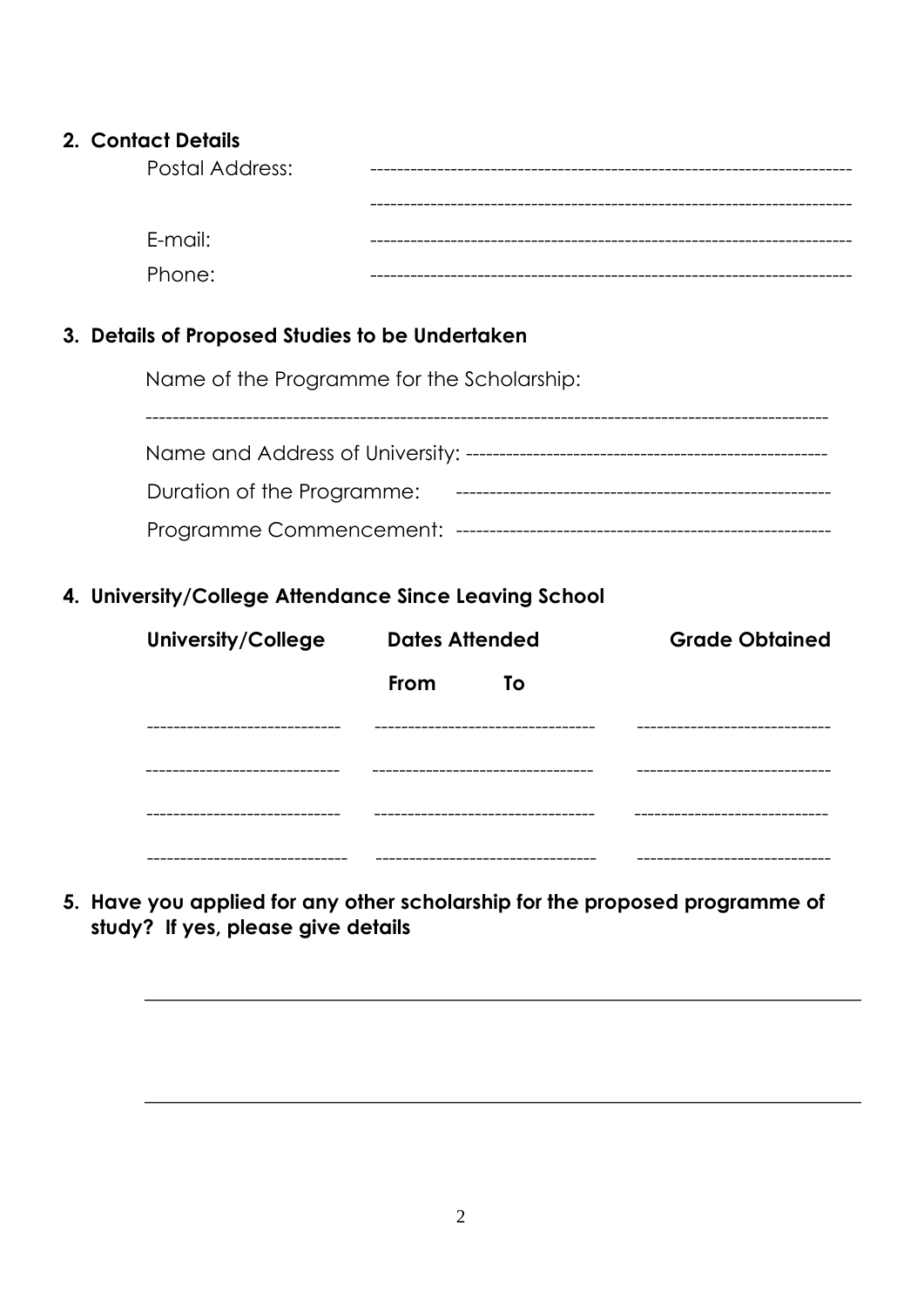# **SUPPORTING DOCUMENTATION**

Please attach the following:

- **1. A certified copy of a Statement of Results/Bachelor degree certificate.**
- **2. Certified copies of the Advanced Certificate of Secondary Education Examination (ACSEE) and the Certificate of Secondary Education Examination (CSEE).**
- **3. A certified copy of Birth Certificate.**
- **4. A brief statement of intent explaining why a particular programme has been chosen and how it will further your educational and career goals. The statement should be not more than two pages in length, double spaced. Your name should appear on each page.**
- **5. A detailed Curriculum Vitae.**
- **6. Completed Recommendation Forms with official stamp from two Department's member of staff of the University in which the student completed the undergraduate degree. The recommendation should be in a sealed envelope.**

I certify that the information in this application is correct to the best of my knowledge, and in the event I am awarded a scholarship, all funds will be used to further my education in the specified field.

Signature--------------------------------- Date--------------------------